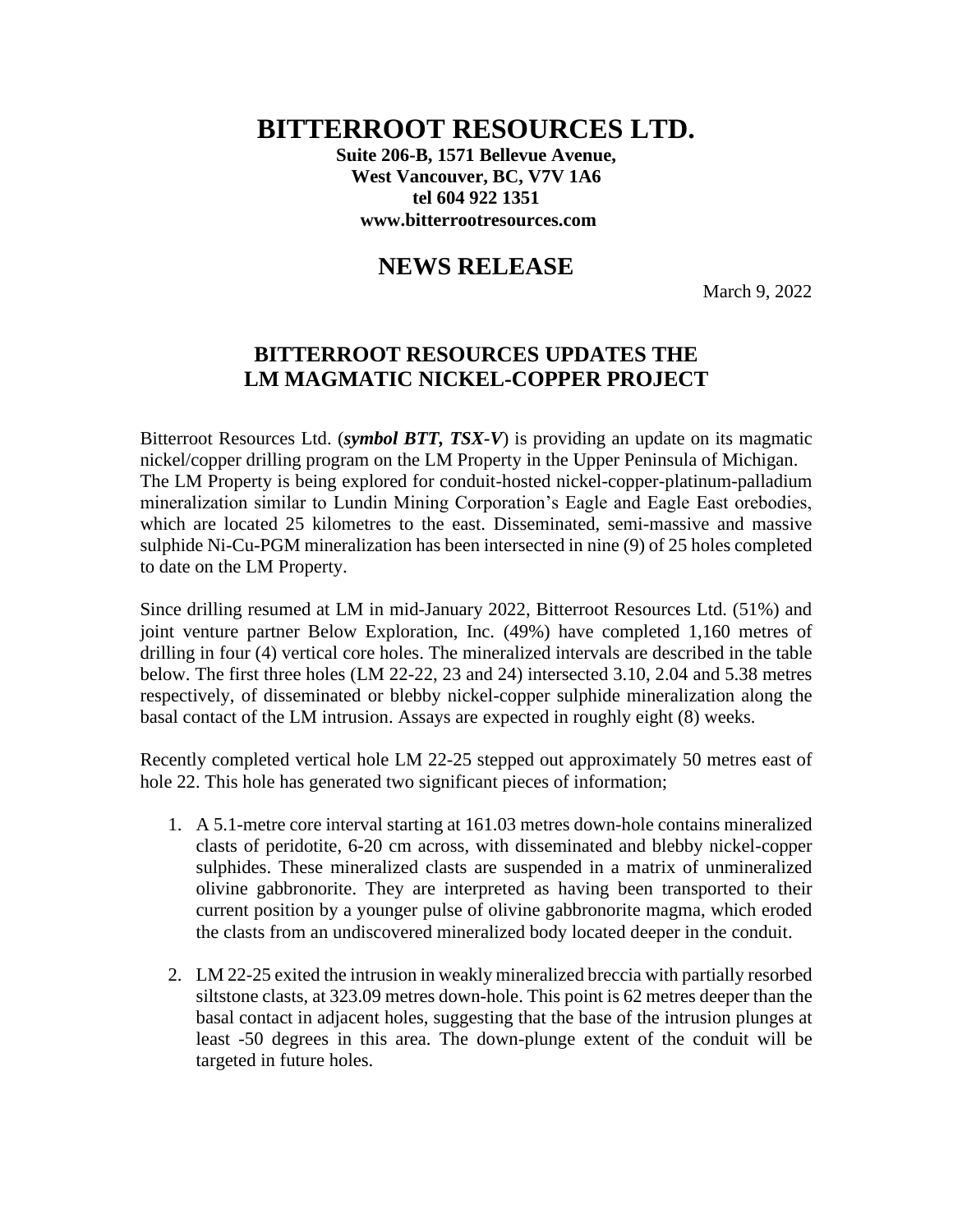After drill hole LM 22-26 is completed, drilling will be paused for spring break-up and is expected to resume in early May. Additional information on the LM Property is available at [www.bitterrootresources.com.](http://www.bitterrootresources.com/)

| Hole #          | <b>From</b><br>(m) | To<br>(m)        | <b>Interval</b><br>(m) | <b>Nickel</b><br>(%) | Copper<br>(%) | $Au + PGM$<br>(g/tonne) | <b>Type</b>                                     |
|-----------------|--------------------|------------------|------------------------|----------------------|---------------|-------------------------|-------------------------------------------------|
| LM 20-01        | 253.80             | 259.10           | 5.30                   | 0.58                 | 0.62          | 0.33                    | disseminated                                    |
| LM 21-07        | 270.07             | 273.00           | 2.93                   | 0.78                 | 0.83          | 0.25                    | disseminated                                    |
| and             | 273.00             | 273.75           | 0.75                   | 5.16                 | 1.18          | 0.82                    | semi-massive                                    |
| LM 21-10        | 260.50             | 262.75           | 2.25                   | 0.78                 | 0.80          | 0.40                    | disseminated                                    |
| and             | 262.75             | 262.94           | 0.19                   | 2.74                 | 0.43          | 0.37                    | semi-massive                                    |
| LM 21-13        | 247.68<br>250.36   | 250.36<br>250.75 | 2.68<br>0.39           | 0.33<br>1.81         | 0.38<br>0.51  | 0.10<br>0.52            | disseminated                                    |
| and<br>LM 21-14 | 235.79             | 236.06           | 0.27                   | 1.96                 | 0.01          | 0.01                    | semi-massive<br>semi-massive                    |
| and             | 236.06             | 236.86           | 0.80                   | 4.81                 | 0.78          | 0.25                    | massive                                         |
| LM 22-22        | 256.27             | 259.37           | 3.10                   | P                    | P             | P                       | disseminated                                    |
| LM 22-23        | 258.32             | 260.36           | 2.04                   | P                    | P             | P                       | disseminated                                    |
| LM 22-24        | 240.40             | 245.78           | 5.38                   | P                    | P             | P                       | disseminated                                    |
| LM 22-25        | 161.03             | 166.15           | 5.12                   | P                    | P             | P                       | <b>Disseminated</b><br>and blebby, in<br>clasts |
| and             | 166.15             | 215.00           | 48.85                  | P                    | P             | P                       | trace to<br>disseminated                        |
| and             | 317.90             | 323.09           | 5.19                   | P                    | P             | P                       | sparse blebs                                    |

### *LM Project - Summary of Sulfide-Mineralized Intervals*

 $P =$  assays pending